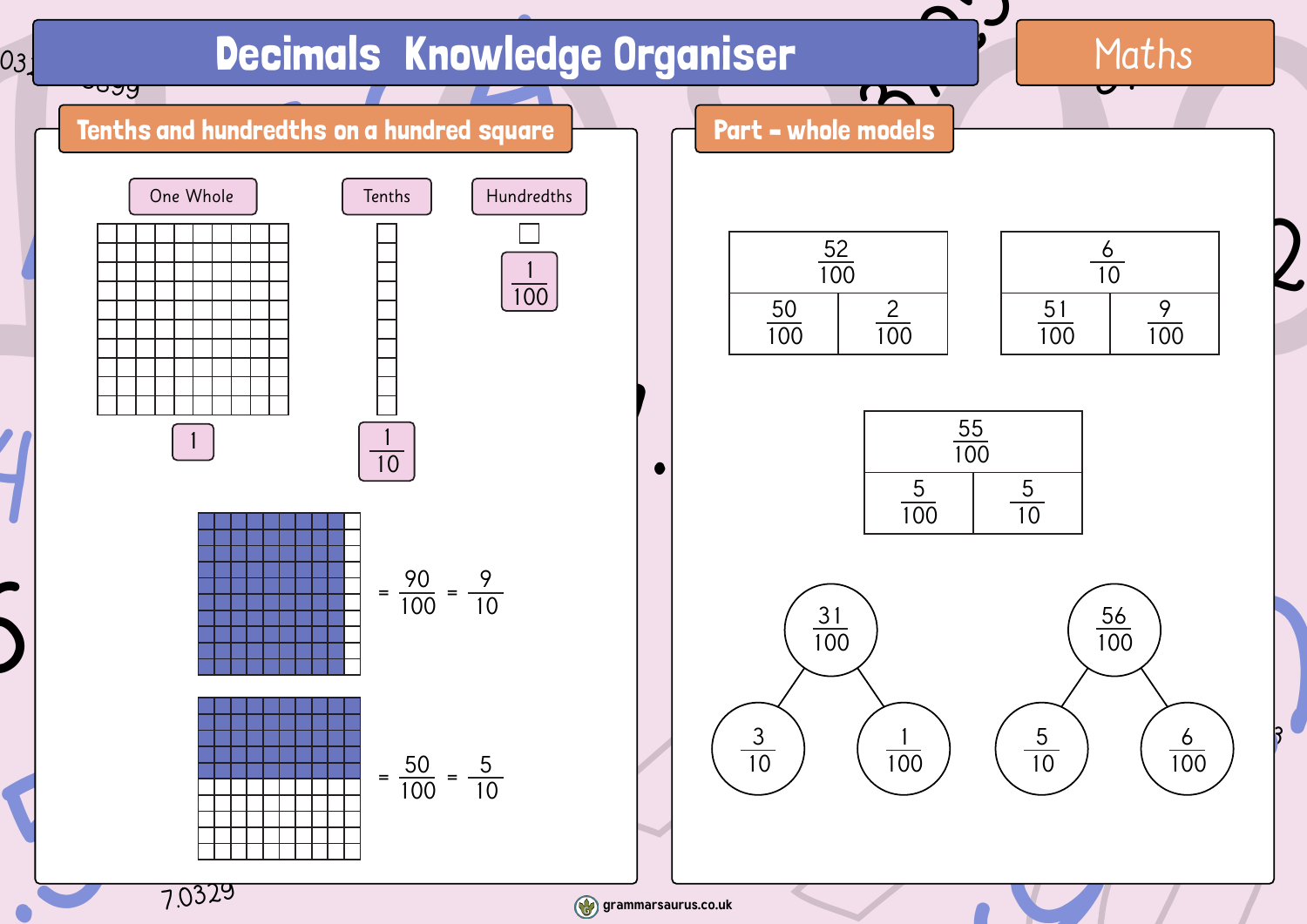## Decimals Knowledge Organiser

**Decimals Knowledge Organiser** Maths<br>
Tenths and hundredths as decimals<br> **Example 1990** 10 1000 1001 0.1<br>
Ones Tenths Hundredths  $\frac{5}{10} = 0.5$ <br>
Ones Tenths Hundredths  $\frac{4}{100} = 0.04$ <br>
Ones Tenths Hundredths  $\frac{4}{100}$  $\begin{array}{c|c} \text{[tion} & \text{Decimal} \\ \hline 0 & 0.3 \\ \hline \end{array}$ **Particular Service School Service School Service School Service School Service School Service School** 03.  $rac{1}{\sqrt{28}}$ 7.0329 55.86  $\left| \right|$  $\frac{1}{100}$ 0.01  $5$ Ones Tenths Hund 4.69  $\frac{32}{100} = 0.32$ <br>
s tenths tenths tenths<br>  $\frac{9}{10}$   $\frac{10}{10}$ <br>
0.9 1<br>
this hundredths hundredths  $\overline{2}$ 48.5 10 3 tenths 03.<br>
Tenths and<br>
Tenths and  $\begin{array}{|c|c|c|}\n\hline\n0.01 & & & 0.1 \\
\hline\n\text{Pictorial} & \text{Words} & \text{Fraction} & \text{Dec} \\
\hline\n\text{Hence} & \frac{3}{10} & \text{C} \\
\hline\n\text{I} & \text{S} & \text{S} & \text{S} \\
\hline\n\text{M} & \text{S} & \text{S} & \text{S} \\
\hline\n\text{M} & \text{M} & \text{S} & \text{S} \\
\hline\n\text{M} & \text{M} & \text{S} & \text{S} \\
\hline\n\end{array}$  $\begin{array}{|c|c|c|}\n\hline\n\text{hundredths} & & 100 \\
\hline\n\text{hundredths} & & 100\n\end{array}$ **0.01 0.1** Tenths and hundredths as decimals **Tenths and hundredths on a place value grid** Tenths and hundredths on a number line Pictorial Words three tenths 3 tenths and 5 hundredths Fraction Decimal 0.3 0.35 3 10 35 100  $\frac{5}{10}$  = 0.5  $\frac{4}{100}$  = 0.04  $\frac{3}{10}$  and  $\frac{2}{100} = \frac{32}{100} = 0.32$ 100 32 100 Ones  $\phi$  Tenths Ones  $\phi$  Tenths | Hundredths Ones  $\phi$  Tenths Hundredths 0  $\frac{1}{10}$ 0 0.1 0.2 0.3 0.4 0.5 0.6 0.7 0.8 0.9 1 10 2 10 3 10 4 10 5 10 6 10 7 10 8 10 9 10 10 10 one tenth two tenths three tenths four four five<br>tenths tenth: tenths six tenths seven<br>tenths eight tenths nine tenths ten tenths 0  $\frac{1}{10}$ 0 0.01 0.02 0.03 0.04 0.05 0.06 0.07 0.08 0.09 0.1 100 2 100 3 100 4 100 5 100 6 100 7 100 8 100 9 100 10 100 one hundredth two hundredths three hundredths four hundredths five hundredths six hundredths seven hundredths eight hundredths nine hundredths ten hundredths

Maths